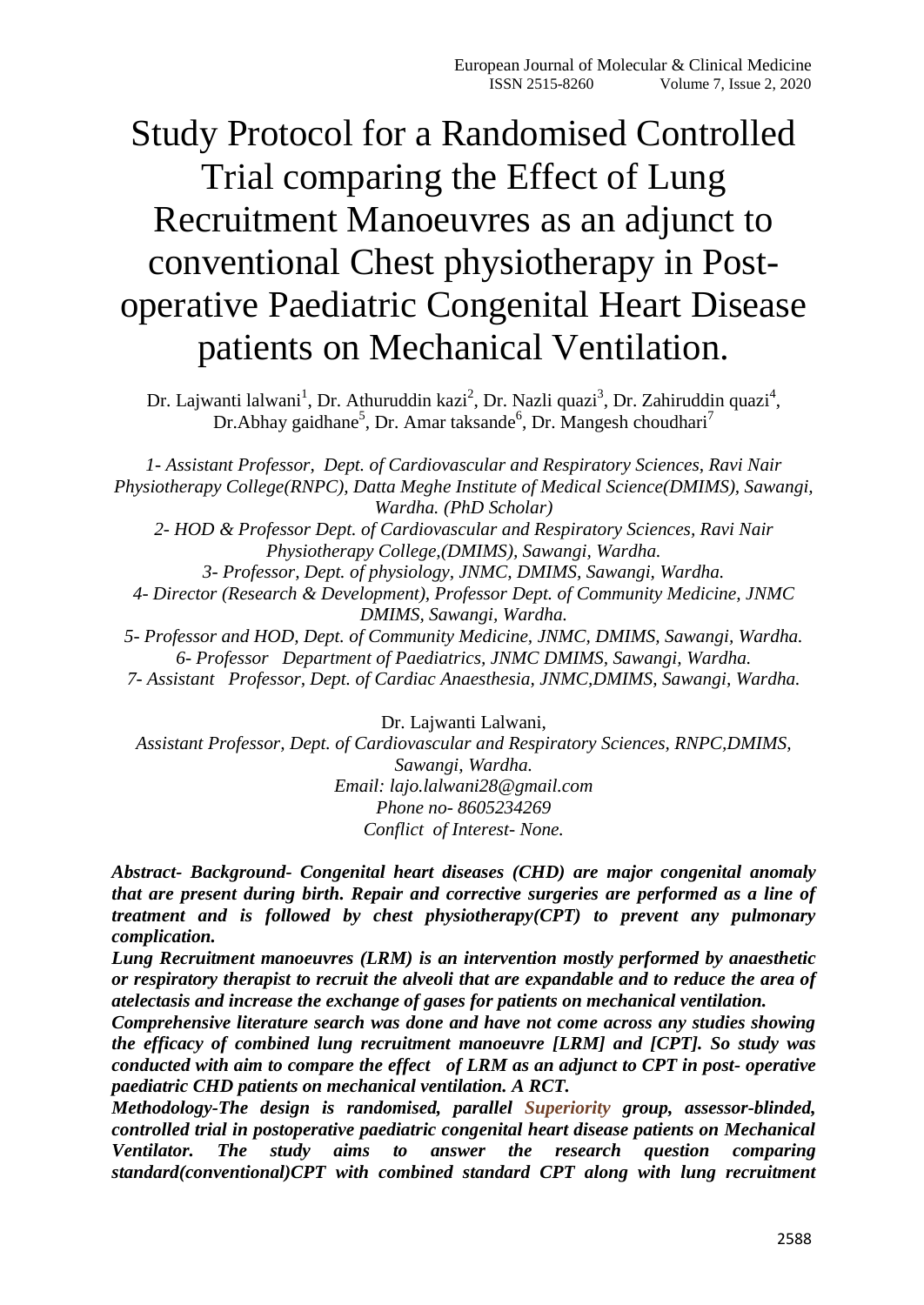*manoeuver. The study will include 128 Post operated paediatric CHD patients on Mechanical ventilation for more than 6 hrs with inclusion criteria 0f operated case of CHD with the age group of 2-14 years intubated more than 6 hours. Subjects were grouped into two groups. Group A –Control Group [CPT] and Group B – Experimental Group [CPT along with LRM Group]. Patients were assessed pre-treatment and 15 minutes post treatment on various outcomes.*

*Expected Results - The trial can generate the evidence for lung recruitment manoeuver as an additional to conventional CPT in terms of safety and efficacy. If the finding of the study are positive for LRT then it will be utilized to improve the patient care in postoperative paediatric CHD patients on mechanical ventilator decrease in morbidity, & stay in the ICU will be observed.*

*Keywords- Congenital heart diseases [CHD], Lung Recruitment Manoeuvre [LRM], Chest Physical Therapy [CPT].*

### **Background**-

Congenital heart diseases [CHD] are defects that are present during birth and is usually associated with structural and functional heart issues.<sup>1</sup> Congenital heart diseases are classified in various types (a). cyanotic and Acynotic CHD, (b). condition with shunt and without shunt. $^{2}$  In India incidence of CHD is quite high and it is approximated that every year around 180,000 CHD children are born. 3

The line of treatment of children born with CHD are mainly surgeries either corrective or palliative surgery depending upon the type of defect present and the treatment needed.<sup>2</sup> After the surgery the postoperative period is taken care by surgeons, anaesthetics, nurses, and respiratory physiotherapist. Postoperative role of each team member is well distributed. Patients are intubated and main goal after cardiac surgery of team members is to help in early extubation without any pulmonary or cardiac problems.<sup>4</sup> The physiotherapist role is one of the vital role to prevent post pulmonary complications so regular chest physiotherapy is given consisting of positioning, modified postural drainage positions, suctioning, facilitated breathing techniques, and techniques for airway clearance and thus maintaining bronchial hygiene for early extubation.<sup>5-8</sup> Evidences also favour the use of chest physiotherapy in postoperative cases.<sup>5,9</sup>

Another intervention know as Lung Recruitment Manoeuver [LRM] also known as open lung ventilation or alveolar recruitment. LRM aims to rise the transpulmonary pressure to increase the exchange of gases via flow inflation bag or through ventilator.<sup>10</sup> Lung Recruitment manoeuvres (LRM) is an intervention mostly performed by anaesthetic or respiratory therapist to recruit the alveoli that are expandable and to reduce the area of atelectasis and increase the exchange of gases for patients on mechanical ventilation.<sup>5</sup> This intervention is mainly used in patients under the influence of general anaesthesia and mainly in the cases of Acute Respiratory Distress Syndrome[ARDS].<sup>10</sup> Evidences also shows the use of LRM in improving oxygenation in paediatric population.<sup>10-12</sup> LRM is also used in cardiac surgeries mainly coronary artery bypass surgery [CABG ]. A study done by Moussa Riachy et al in 2017 stated that after value replacement surgery having cardiopulmonary bypass if repetitive lung recruitment is applied every 4 hourly resulted in short term benefit as compared to standardised single recruitment manoeuver but time to extubation was earlier in repetitive lung recruitment technique as compared to standard single recruitment treatment.<sup>13</sup>

#### **Scientific Rationale -**

Conventional manoeuvres is often the first modality to treat acute atelectasis and preventing pulmonary complications in postoperative patients on mechanical ventilation.<sup>5</sup> Generally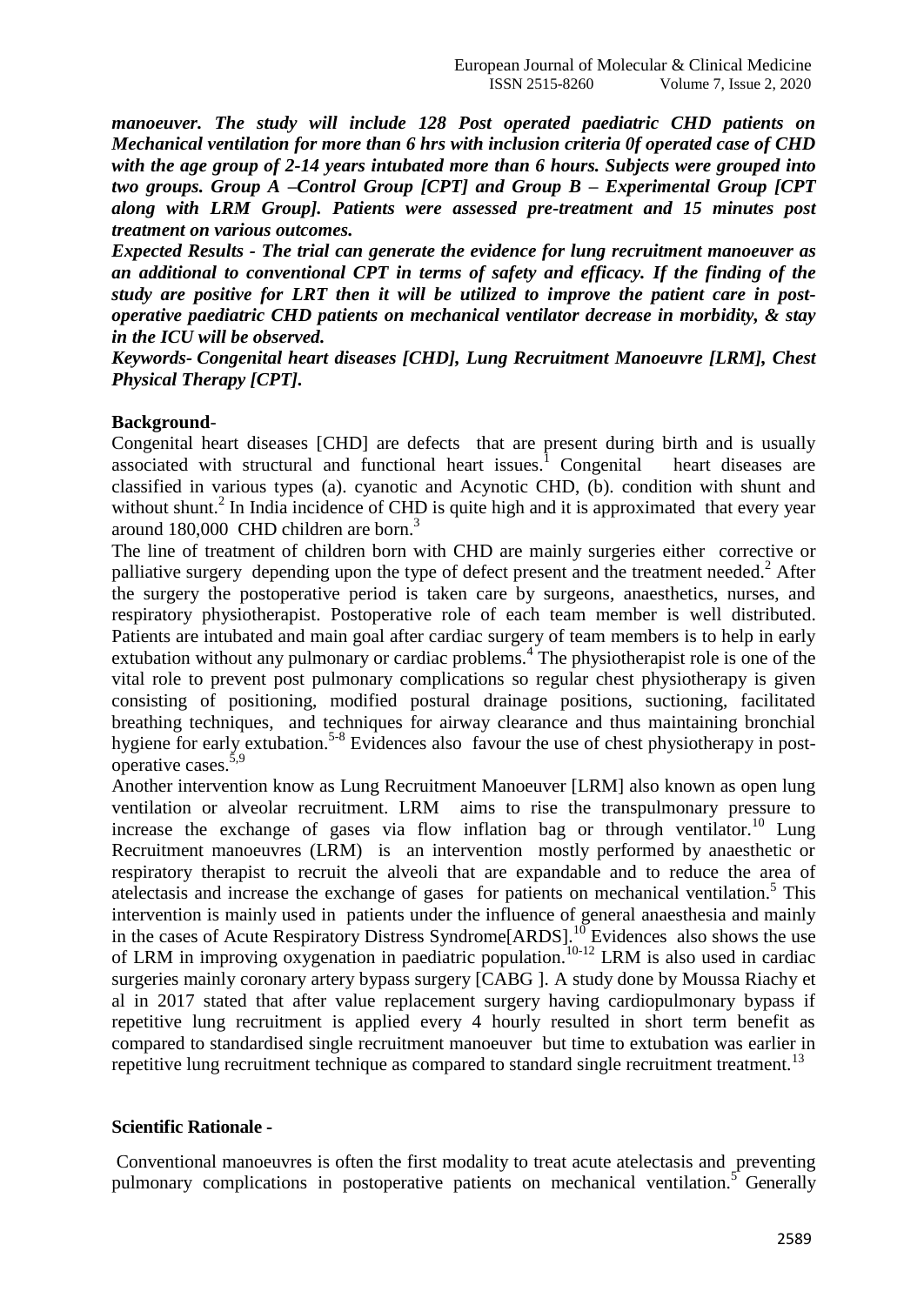Postoperative cardiac patients are extubated generally after six hours if they require long duration more than six-eight hours then respiratory parameters are compromised. Studies had showed the positive effect of lung recruitment manoeuvre in mechanically ventilated patients.<sup>10,11</sup> We have done literature search to the best of our knowledge, have not came across any of the study done on lung recruitment in CHD patient but have came across only one study conducted by Morandi, Tiffany<sup>14</sup> on "Safety and efficacy of lung recruitment Manoeuvres in post-operative paediatric cardiac surgical patients". from one university so we wanted to carry forward the evidence in Indian setup and also wanted to evaluate LRM in such patients who require prolong ventilation and build up the knowledge of using LRM in such cases to decrease the weaning time and which leads to decrease in ICU and length of hospital stay and which will also decreases the health care cost associated with it. There is lack of evidence on safety and efficacy of LRM along with chest physical therapy in cardiac patients as LRM are used and are effective in many ARDS in both adult and paediatric population. We can also generate data for the safety use of this intervention by monitoring the adverse events. Thus overall postoperative CHD patients heath care cost and morbidity can be decreased.

### **Objectives**

### **Primary objectives:**

1. To assess the effect of lung recruitment Manoeuvres as an additional to conventional CPT on Extubation time.

2. To assess the effect of lung recruitment Manoeuvres as an additional to conventional CPT on adverse event associated with intervention.

3. To assess the effect of lung recruitment Manoeuvres as an additional to conventional CPT on length of ICU stay.

4. To assess the effect of lung recruitment Manoeuvres as an additional to conventional CPT on length of hospital stay.

In post-operated paediatric congenital heart disease patients on mechanical ventilation.

#### **Secondary objective:**

1. To assess the outcome of LRM as an additional to conventional CPT on oxygenation.  $(PaO<sub>2</sub>&SpO<sub>2</sub>)$ 

2. To assess the outcome of LRM as an additional to conventional CPT on Ventilation  $(PaCO<sub>2</sub>)$ 

3. To assess the outcome of LRM as an additional to conventional CPT according to various types of CHD. (Cyanotic & Acynotic)

4. To assess the outcome of LRM on hemodynamic.

In post-operated paediatric congenital heart disease patients on mechanical ventilation.

#### **Hypothesis:**

**Null hypothesis:** The Lung Recruitment Manoeuvres as an additional to conventional CPT is not more efficacious (superior) than the Conventional chest physiotherapy treatment in postoperated paediatric congenital heart disease patients on mechanical ventilation by a clinically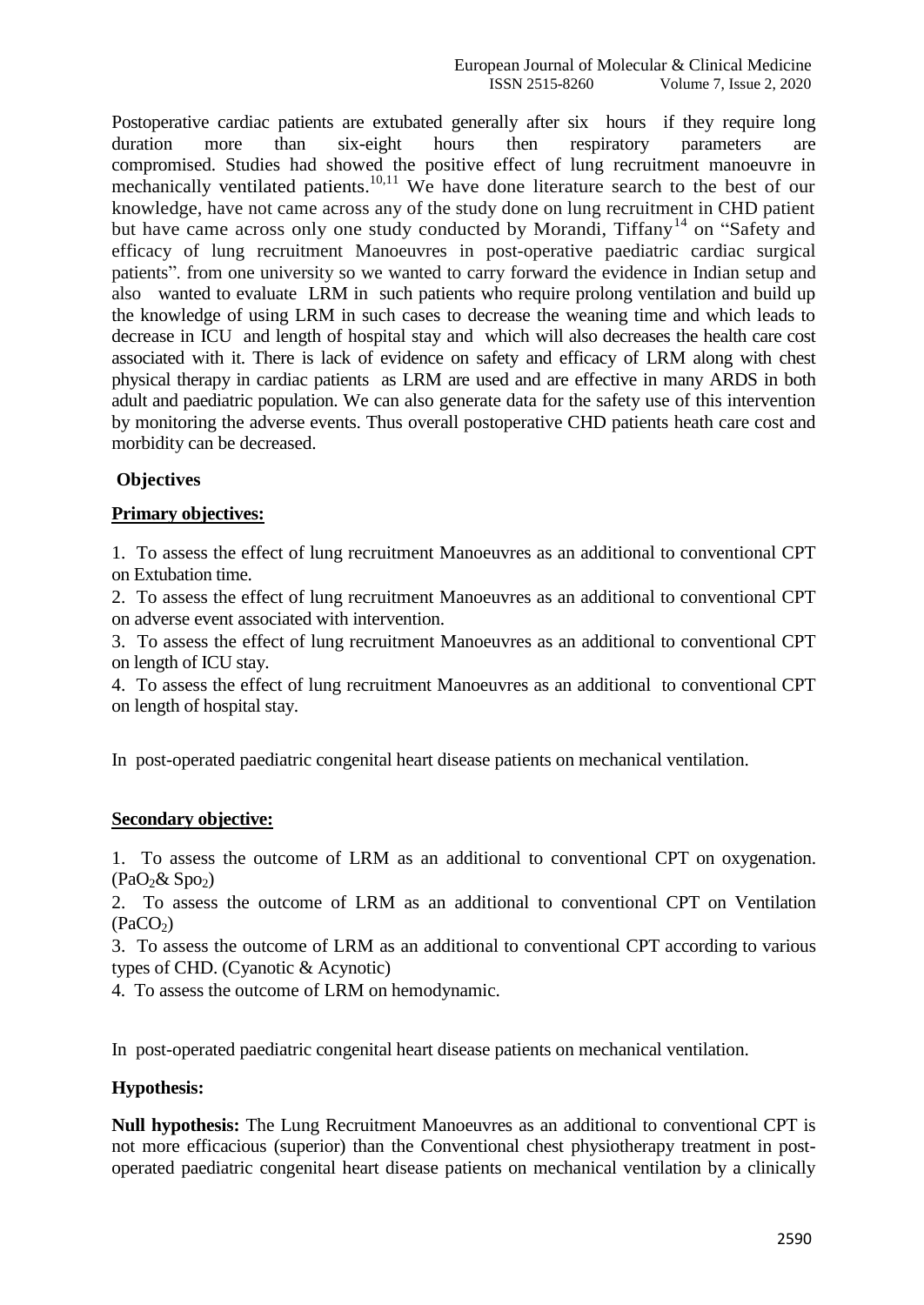and statically relevant amount.

**Research question-** Whether lung Recruitment Manoeuvre as an additional to conventional CPT will be effective in postoperative paediatric CHD patients on mechanical ventilation on respiratory parameters & on weaning time.

P- Paediatric Operated case of congenital heart disease patient on mechanical ventilation.

- L- Lung recruitement Maneouver.
- C- Conventional chest physiotherapy with lung recruitement technique.
- O- Respiratory parameters & Hemodynamics.

#### **WORK PLAN:**

#### **Methodology:**

**Study location**- Study will be carried out in the SICU (CVTS DEPT.), Acharaya Vinoba Bhave Rural Hospital (AVBRH), Ravi Nair Physiotherpay College, Sawangi(Meghe) Dept of Cardiovascular and Respiratory Sciences Committee(IEC) of DMIMS, (DU). (ACADEMIC HOSPITAL)

**Ethical and research governance approval**- Approval was obtained from IEC. Approval number- **DMIMS (DU)/IEC/2018-19/7242.**

**Research design**- We will conduct a randomised, parallel Superiority group, assessor-blinded, controlled trial in postoperative paediatric congenital heart disease patients on Mechanical Ventilator. Ethical committee approval was taken. Allocation ratio will be 1:1.

**Study Participant:** Post operated paediatric CHD patients on Mechanical ventilation for more than 6 hrs with following inclusive and exclusive criteria will be enrolled.

#### **Inclusion criteria:**

1) Children with both gender in the age range of 2-14 years post- operated cases of congenital heart disease (Cyanotic& Acyanotic) on Mechanical ventilation for at least six hours will be included.

#### **Exclusion criteria:**

1. Patient below 2 years of age (due to unavailability of proper evidence in neonates and safety issue is taken into account. no harm principle of bioethics is applied)

2. Patients with H/O of any respiratory disease, Thoracic deformity, Bronchopleural fistula, Patient on intercostals catheter with continuous leak. Patient with unstable hemodynamic hypotension Systolic B.P < 65 mmHg in infants , <70 mmHg in 1-4 years , <80 in 5-12 years and <90 mmHg in more than 12 years, life threatening arrhythmias, Acute heart failure.

Patients will be explained and written informed consent /assent will be collected either from the patient or from a parents.

A trained person along with anaesthetist will perform the lung recruitment manoeuvres.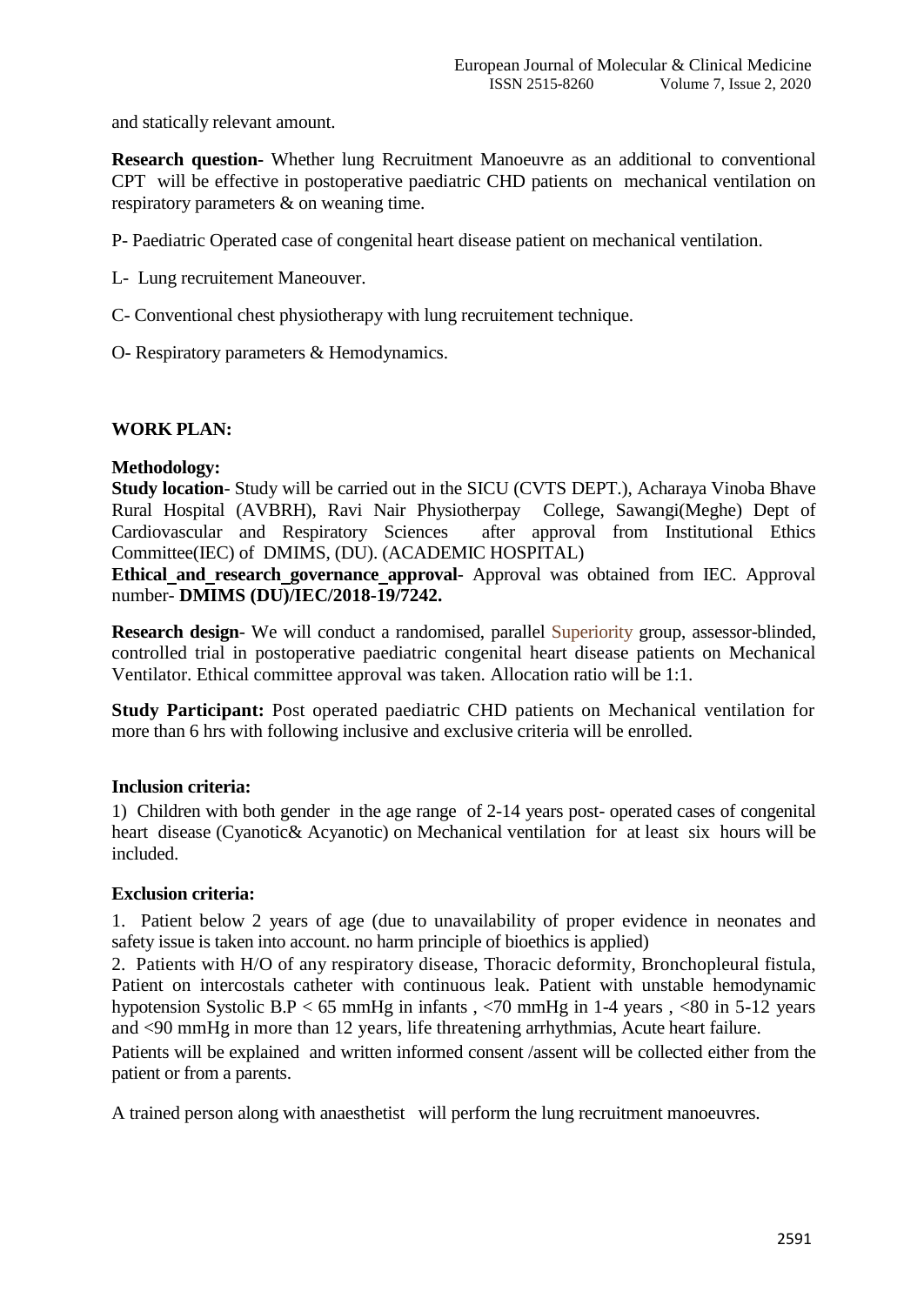**Randomisation and allocation-concealed** -Participants will be randomised, using a computer generated random sequence randomisation system, in a 1:1 ratio. random-Allocation concealment will be an independent nurse who will prepare the envelopes writing the treatment group as control or interventional in a paper and putting inside an envelope in the ICU another independent nurse open the envelope and informs the physiotherapist about the treatment group in which this patient will be enrolled .

**Blinding** -Study outcome will be assessed by the ICU in charge who will be blinded to the treatment group.

### **Intervention/procedure.**

In this study patients will be divided into 2 groups.

1. Control group will receive only conventional chest physiotherapy

2. Experimental/interventional group will receive conventional chest physiotherapy and additional lung recruitment manoeuvre.

1. **Control group**- Conventional chest physiotherapy technique includes: Percussion-Vibration. ShakingPositioning.<sup>5</sup>

**Control group**- Conventional chest physiotherapy technique includes:

a. Percussion- will be performed with hands cupped with alternate flexion and extension movement at the wrist.

b. Vibration –hands will be located directly on chest and during the process of expiration a vibration force is applied using the weight of the body in the direction of the normal rib movement.

c. Shaking - hands will be located on chest and during exhalation coarse movement are given in the direction of ribs.

d. Positioning-various positioning in supine and side lying will be given mainly to help in the process of cleaning the lung secretions that balances ventilation and perfusion ratio.

In control group the conventional chest physiotherapy will be given 2-3 times a day or as per the need of the patient depending upon the chest assessment. Each session will last for 15-20 min or as per the requirement and clinical status of the patient. each time pre intervention reading will be taken and post intervention reading of outcome measure will be recorded by the blinded ICU in charge.

2. **Experimental group** will receive conventional chest physiotherapy and lung Recruitment manoeuvre.

a. **Lung Recruitment manoeuvre protocol**- lung recruitment will be performed by the trained person under supervision of anaesthetist the ventilator will be set to achieve a tidal volume(TV) of 6 cc/kg. The increament in PEEP will be 1-2 cmH2O and this incremental will be maintained for 1 min. With the Increase in PEEP the TV will be noted and TV should increase with the increase in PEEP and as soon as TV is observed to decreased the increase in PEEP is stopped. Then PEEP is decreased in the similar manner of 1-2 cmH2O and observing for 1 min after each session and again TV is noted till a significant decrease in TV with a small decrease in pressure level or a large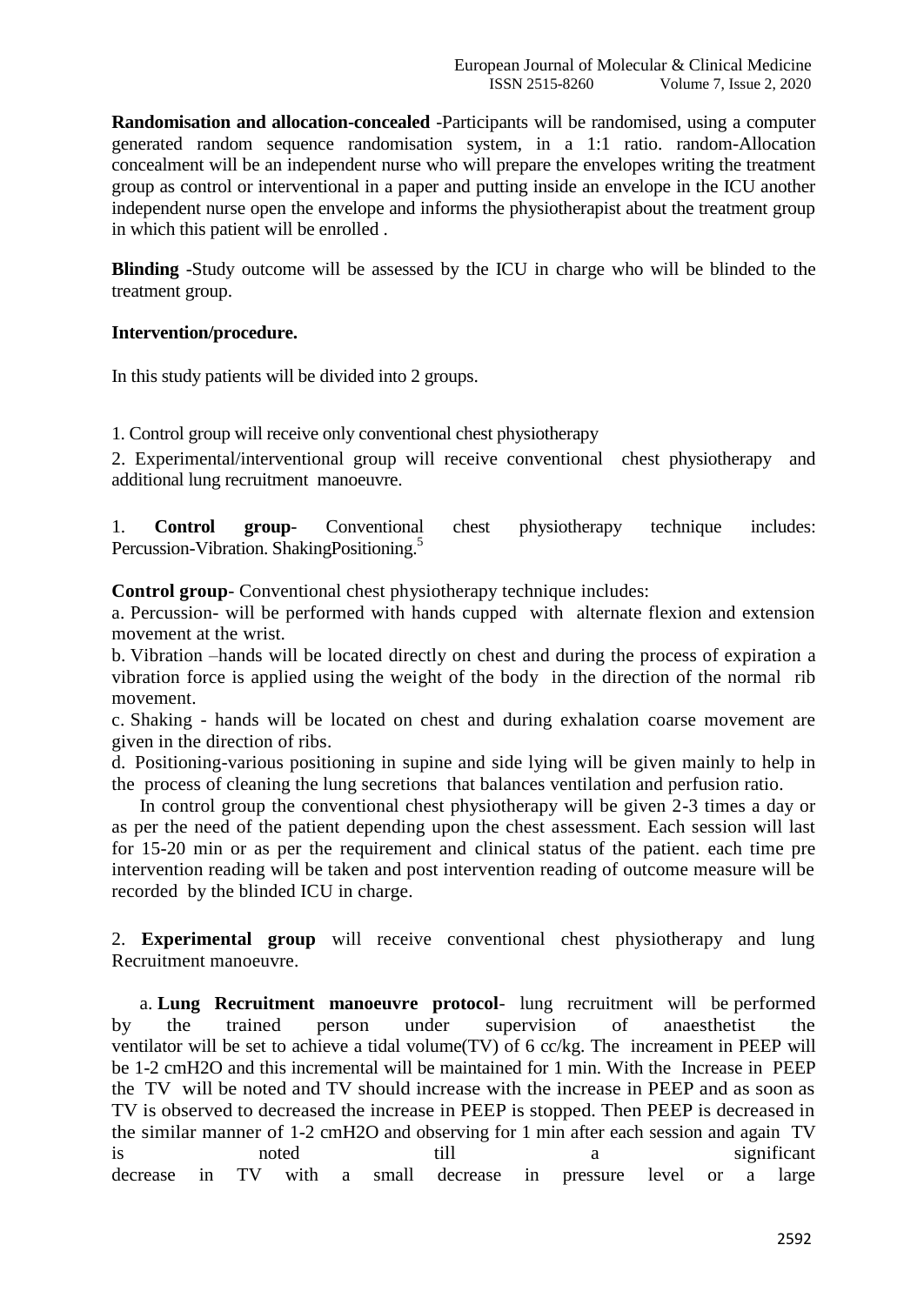decrease in dynamic compliance will be observed because this is the point of decruitment . The patient will be then taken back on the original mode of ventilation with the PEEP adjusted to the original PEEP on an average Recruitment will be done in 4-6 hrs interval but will be repeated sooner if there will be a loss of PEEP or ventilator disconnection.<sup>14</sup> Maximum PEEP range given will be upto 10-15 cmH2O. further pilot study will confirm the exact PEEP level.

LRT will be given 2-3 times a day or as per the need of the patient depending upon the chest assessment. Each session will last for 15-20 min or as per the requirement and clinical status of the patient. each time pre intervention reading will be taken and post intervention reading of outcome measure will be recorded by the blinded ICU incharge.

Criteria for discontinuing -The session will be terminated at once if any of the terminated criteria were observed in the children such as hemodynamic instability ,arrhythmias or as the treatment will proceed till the required period was achieved or the or the treating the treating therapist physical therapist point out that it appropriate to stop. Adverse event if occur who will be informed - (ICU in charge)

Intervention will be continued till the patient is extubated

**Outcome measures-** the outcome will be assessed by ICU incharge who will be unaware of the treatment (blinded)

#### **Primary outcome are**

1. Lung compliance- compliance of lung is the extensibility of lung to expand and to return of lung in normal resting.<sup>15</sup> In a normal individual on mechanical ventilation, generally compliance is more than 50–100 ml/cmH2O. Decreased compliance is observed in stiff lung or thorax or both. 15

Tool for measurement- ventilator.

2. Oxygenation –measured using ABG and value of Pao2 and SpO2 corresponds to oxygenation.

Ventilation status can be assessed by observing PaO2 and SaO2 levels. The PaO2 is the quantity of oxygen dissolved in the arterial blood. A normal value range of PaO2 is 80- 100mmHg. The SaO2 shows the quantity of oxygen bound to haemoglobin. SaO2 normal range is 95-100%.

Tool for measurement- ABG analysis by collection blood.<sup>16</sup>

3. Ventilation by measuring PaCo2 -The PaCO2 is defined as "a measure of the partial pressure that dissolved carbon dioxide exerts in the plasma and is directly related to the amount of carbon dioxide being produced by the cells." The PaCO2 if deranged it notify the respiratory cause. normal value is  $35-45$  mmHg.<sup>16</sup>

Tool for measurement- ABG analysis by collection blood sample.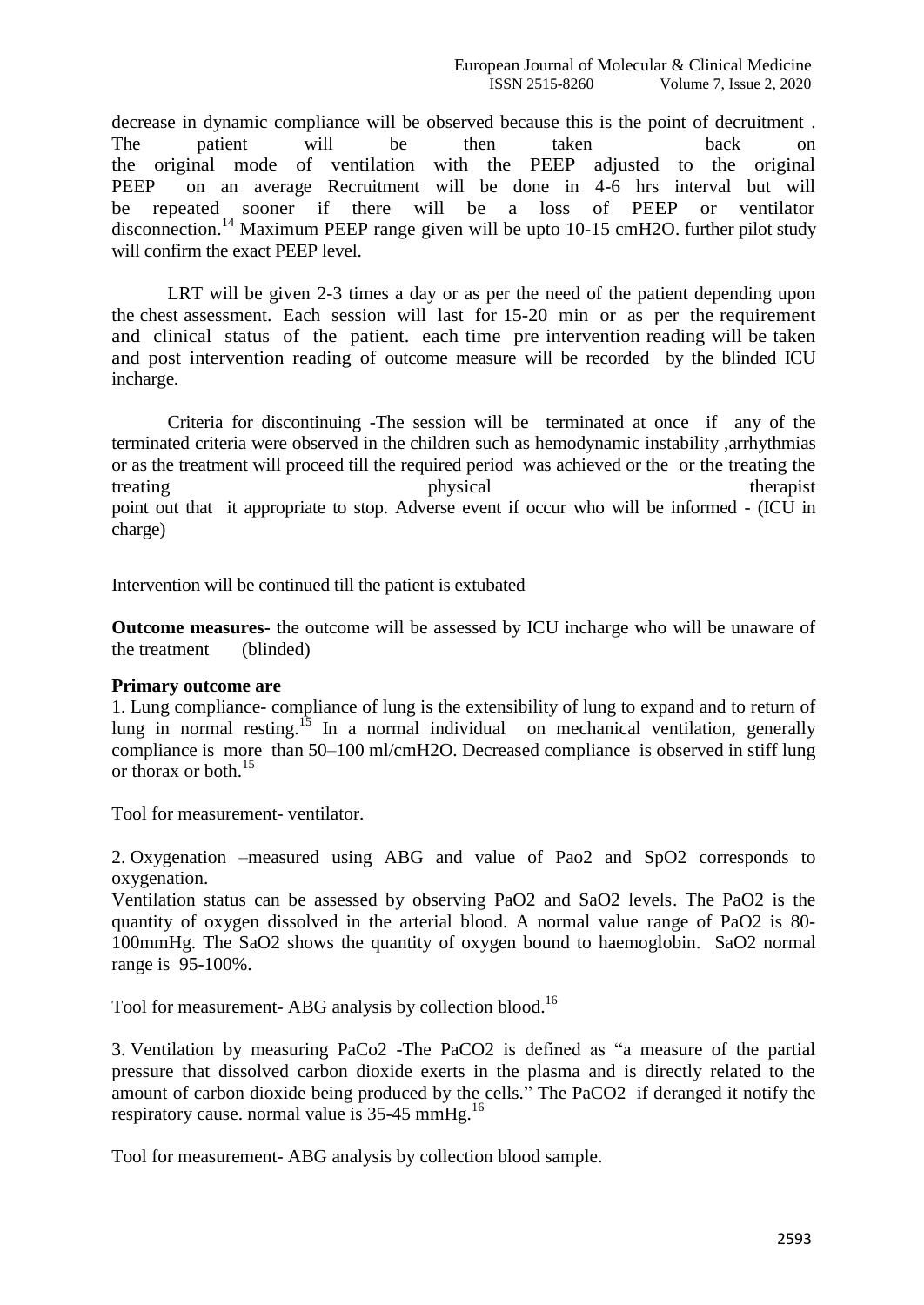4. Extubation time –the mechanical ventilation time which the patient will be submitted to will be measured in hrs it will be measured from the time of tracheal intubation to the time of extubation.

Tool for measurement- calculating hrs with the flow sheet.<sup>17,18</sup>

#### **Secondary outcome-**

- 1. Adverse event (pneumothorax, arrhythmias, BP fall )
- 2. various types of CHD( cyanotic ,acynotic, mixed & complex )
- 3. length of ICU stay ( in days )
- 4. length of hospital stay ( in days)
- 5. ( BP,HR,RR)

heart rate & RR – will be recorded bpm Tool for measurement- using moniter.

time constants -All the variables will be measured 2 min before the intervention known as pre intervention reading and post intervention reading will be taken 15 mins after the intervention

| Outcome                       | Tool                | Assessor              | Time point                      |
|-------------------------------|---------------------|-----------------------|---------------------------------|
| measures                      |                     |                       |                                 |
| Lung compliance               | Ventilator          | ICU in charge         | and<br>2 minutes pretreatment   |
|                               |                     | (who will be blinded) | 15 min after treatment          |
| Pa <sub>02</sub>              | <b>ABG</b> Analyser | ICU in charge         | and<br>2 minutes pretreatment   |
|                               |                     | (who will be blinded) | 15 min after treatment.         |
| PaC02                         | <b>ABG</b> Analyser | ICU in charge         | and<br>2 minutes pretreatment   |
|                               |                     | (who will be blinded) | 15 min after treatment.         |
| Ventilator stay               | Paper Sheets        | ICU in charge         | Time at which the patient is    |
|                               |                     | (who will be blinded) | extubated.                      |
| Adverse<br>event              | X<br>$-ray,$        | ICU in charge         | Hypotension-<br>during          |
| (pneumothorax,                | monitor             | (who will be blinded) | treatment and pneumothorax      |
| hypotension                   |                     |                       | After treatment X ray once in   |
|                               |                     |                       | 2 days.                         |
| ICU<br>length<br>of           | Note sheets         | ICU in charge         | admission date in the icu and   |
| stay                          |                     | (who will be blinded) | the day of shifting to the ward |
| length of hospital Note sheet |                     | ICU in charge         | Day of admission in<br>the      |
| stay                          |                     | (who will be blinded) | hospital and the day patient    |
|                               |                     |                       | got discharged.                 |
| BP, HR, RR                    | Monitor             | ICU in charge         | Pre intervention<br>and<br>post |
|                               |                     | (who will be blinded) | intervention                    |
|                               |                     |                       |                                 |

## **Data analysis plan-**

Analysis will be done by the statistician using standard method. Primary outcome will be compared between the intervention and control group applying principles of intension to treat [ITT]. Effect size will be estimated.

Flow diagram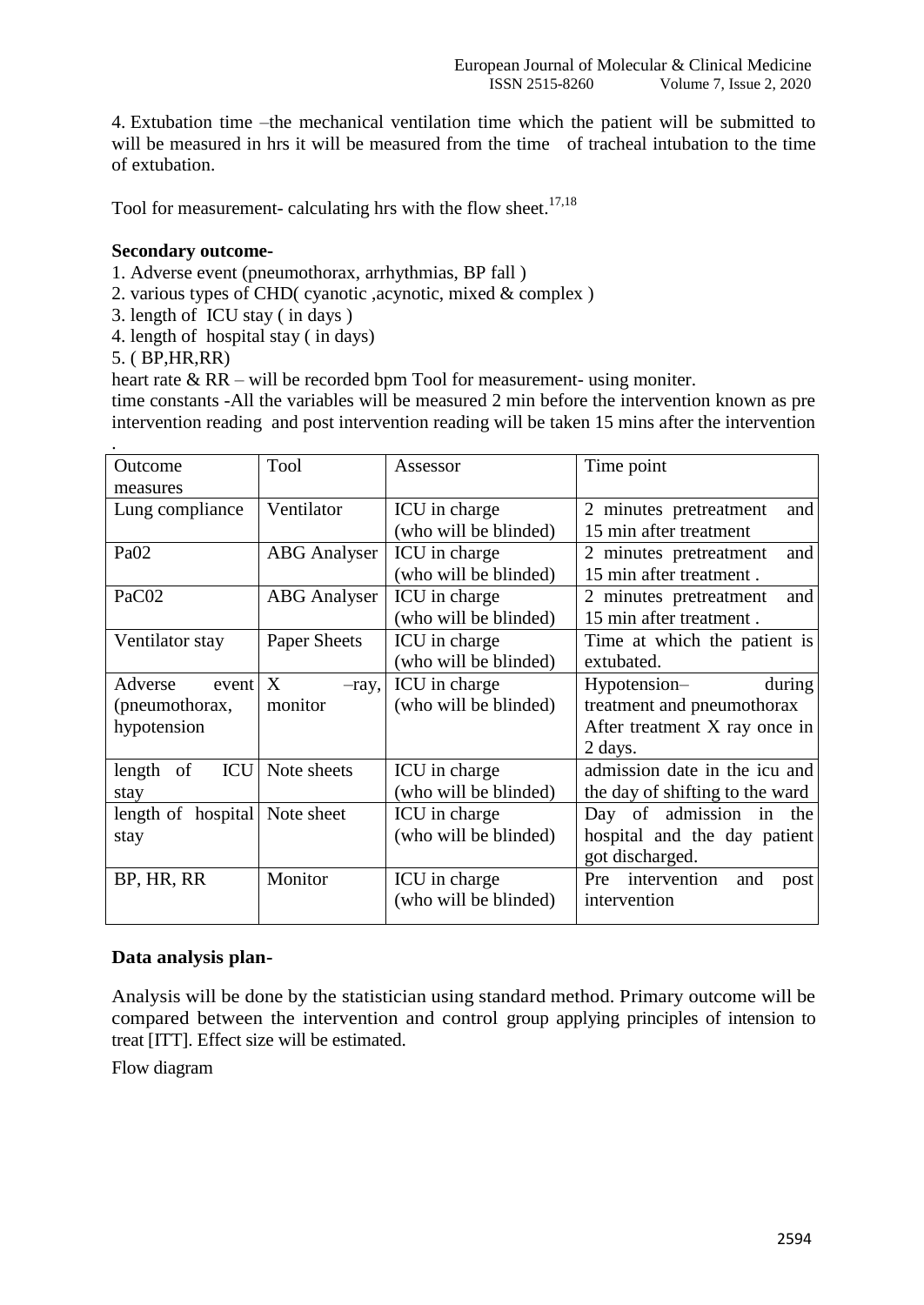

#### **Justification for proposing the host institute / mentor**-

CVTS department is the one of the central institute in India and most of the cases operated are congenital heart disease so feasibility of conducting the research is available.

#### **Acknowledgement-**

## SOURCE OF FUNDING-**Datta Meghe University Of Medical Sciences, Sawangi, Wardha.**

TECHNICAL HELP- CS Sandiip Adwani

**Competing interests**- No competing interest

#### **References-**

[1] Saxena A. Congenital heart disease in India: a status report. Indian J Pediatr. 2005